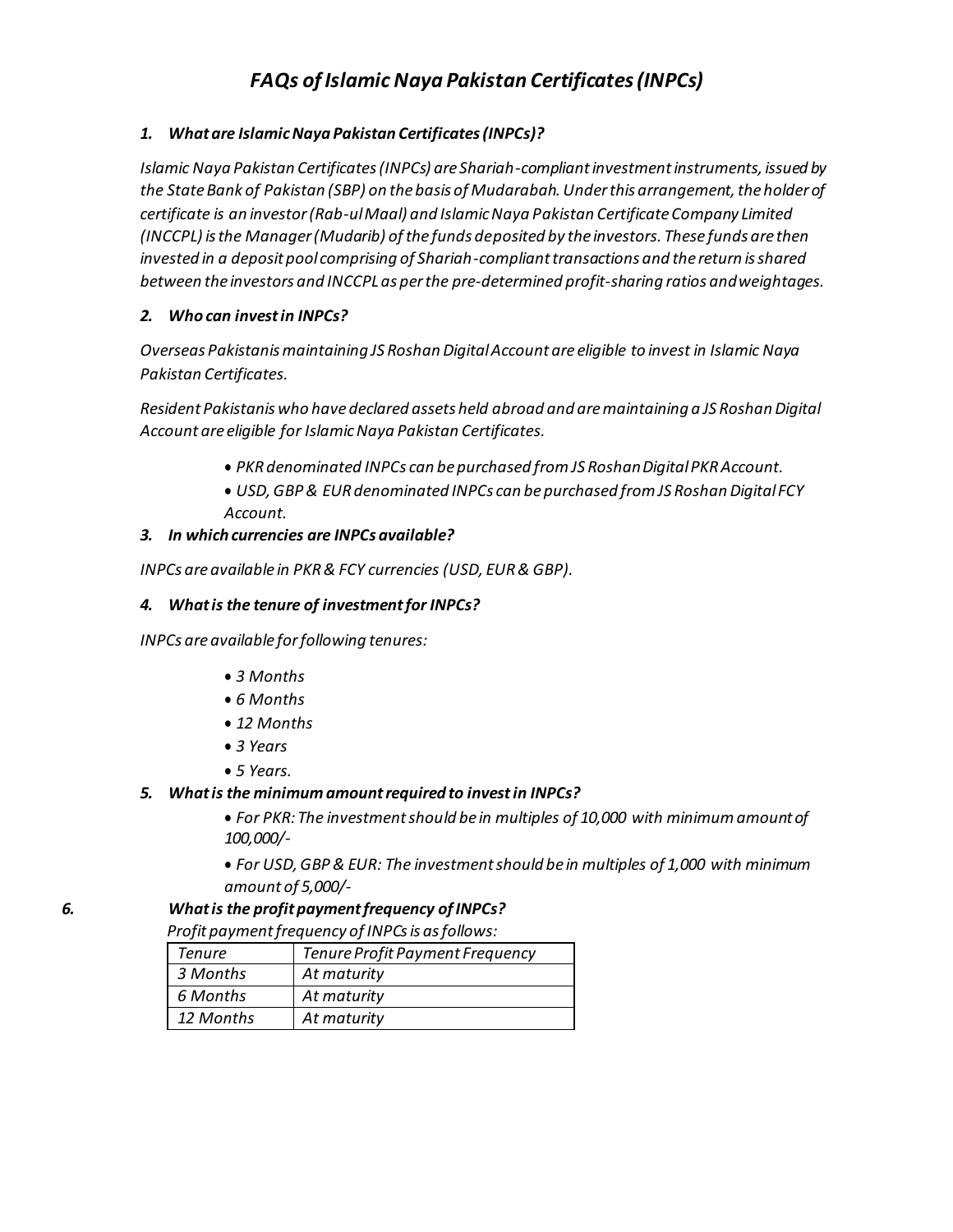

| 3 Years | Bi-annually |
|---------|-------------|
| 5 Years | Bi-annually |

# *7. Whatwill be the rate ofreturn?*

*All Investors shall be assigned weightages (profit distribution ratio for weighted average investment) based on the tenure of investment held by them as per the scheme parameters, for the purpose of calculation of profit. The weightages applicable to all account(s) shall be announced before start of month and shall be available at SBP's & Bank's website. Moreover, the weightages shall be announced before the beginning ofthemonth and shallnot be changed during the period.*

## *8. Will Zakatbe applicableon INPC?*

*The Certificates shall be exempted from compulsory deduction of zakat under section 3, Chapter II (Charge and collection of Zakat) of Zakat and UshrOrdinance, 1980.*

## *9. Howcan I investin INPCs?*

*Investor will submit the INPCs request via JS Bank's web page/branch and provide investment details including account no, tenure, currency and amount to be invested. Funds will be debited from customers JS Roshan DigitalAccount for INPC investment.*

# *10. Will I be taxed if I investin INPC?*

*The profit on INPCs will be subject to deduction of withholding tax in accordance with the applicable laws.*

# *11. Is rolloverfacility available in INPCs?*

*The certificates shallnot beauto reinvested or rolled overaftermaturity date.*

#### *12. Are INPCstransferrable?*

*The certificates shallnot be transferrable exceptifrequired underthe relevantlaws.*

# *13. Can I pledgeINPCsforfinancing?*

*The certificates can be pledged as security for raising Shariah-compliant financing in Pakistan subject to such conditions as may be prescribed by SBP.*

# *14. Can I encash my investmentin INPCs before maturity?*

*Certificate holders can make early redemption/premature encashment of their INPCs after one month of issuance.*

*Profit/proceeds for premature encashment request made after one month and before three months will be redeemed at a discounted price by applying a discountin the profitrates for that category.*

*Profit/proceeds of premature encashment made after three months shall be worked out based on the weightages applicable to the nearest completed tenures.*